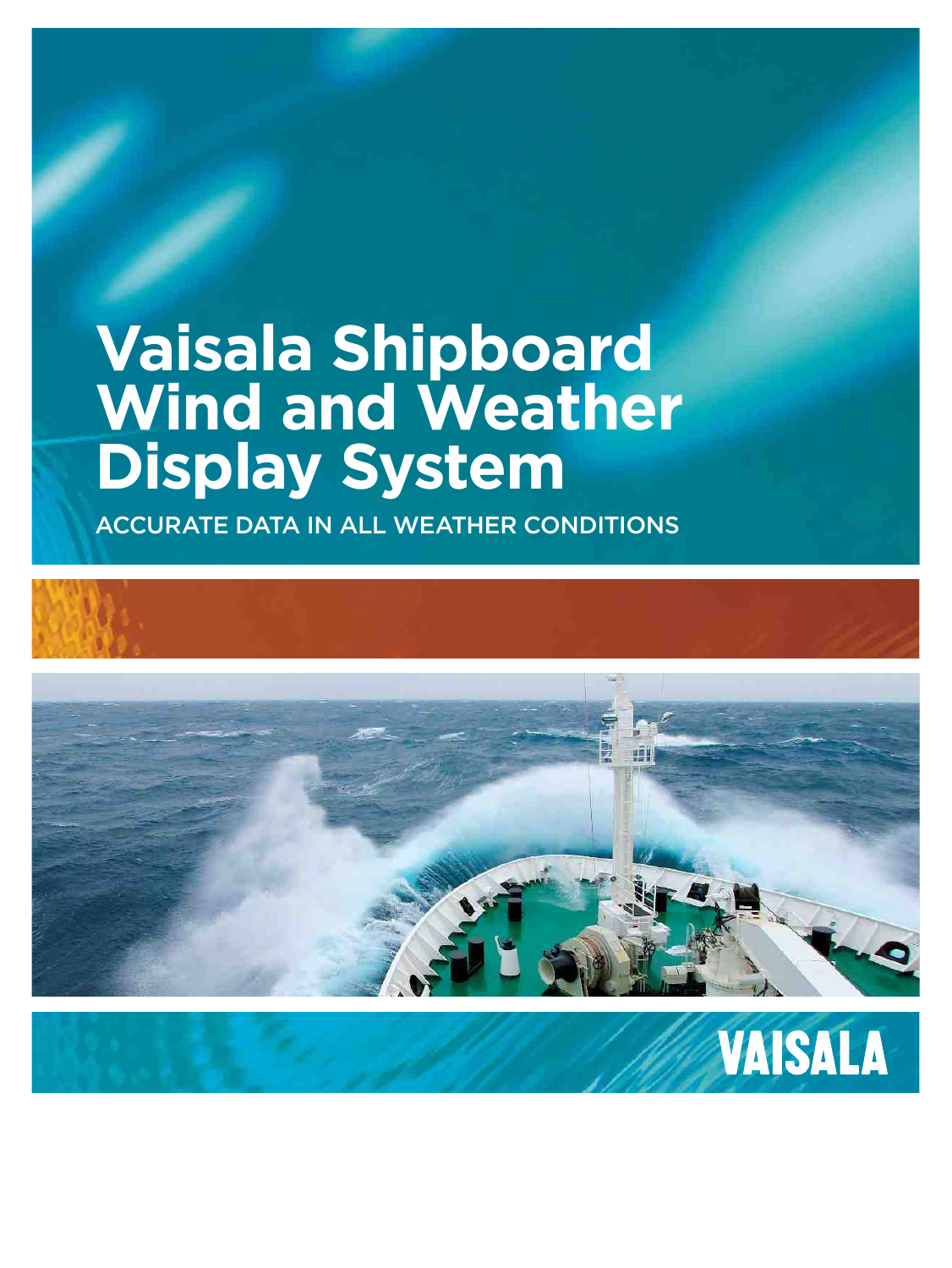## **VAISALA**

## Vaisala Shipboard Wind and Weather Display System

DISPLAYS, ULTRASONIC WIND SENSORS AND WEATHER TRANSMITTER



*Wind and Weather Measuring Solutions for Marine Applications*

*The Vaisala Shipboard Wind and Weather System provides accurate and timely information to support your decision-making. When you choose Vaisala, you can be confident that you have a reliable, flexible, and proven solution that you can trust to provide accurate data in all weather conditions.*

The displays come pre-installed with a standard wind and weather indicator library that has a selection of virtual indicators to choose from. Available in two different sizes, the displays are fully compatible with Vaisala WINDCAP® Ultrasonic Wind Sensor WMT700 and Vaisala Weather Transmitter WXT530 Series, giving you the possibility to create wind and weather measuring system that meets your needs precisely.

The XDi 144 N display can be used in control panels or overhead consoles, while the the larger display XDi 192 N is ideal for overhead panels as it is visible from long distances.

#### Integrate with Your Navigation System or Use as a Standalone Solution

Developed with system integration in mind, the XDi-N series is fitted with a flexible NMEA interface and two CAN ports, supporting CANopen with the unique XDi-net plug-and-play layer. Extension modules can be added to the indicators using a modular interface extension concept.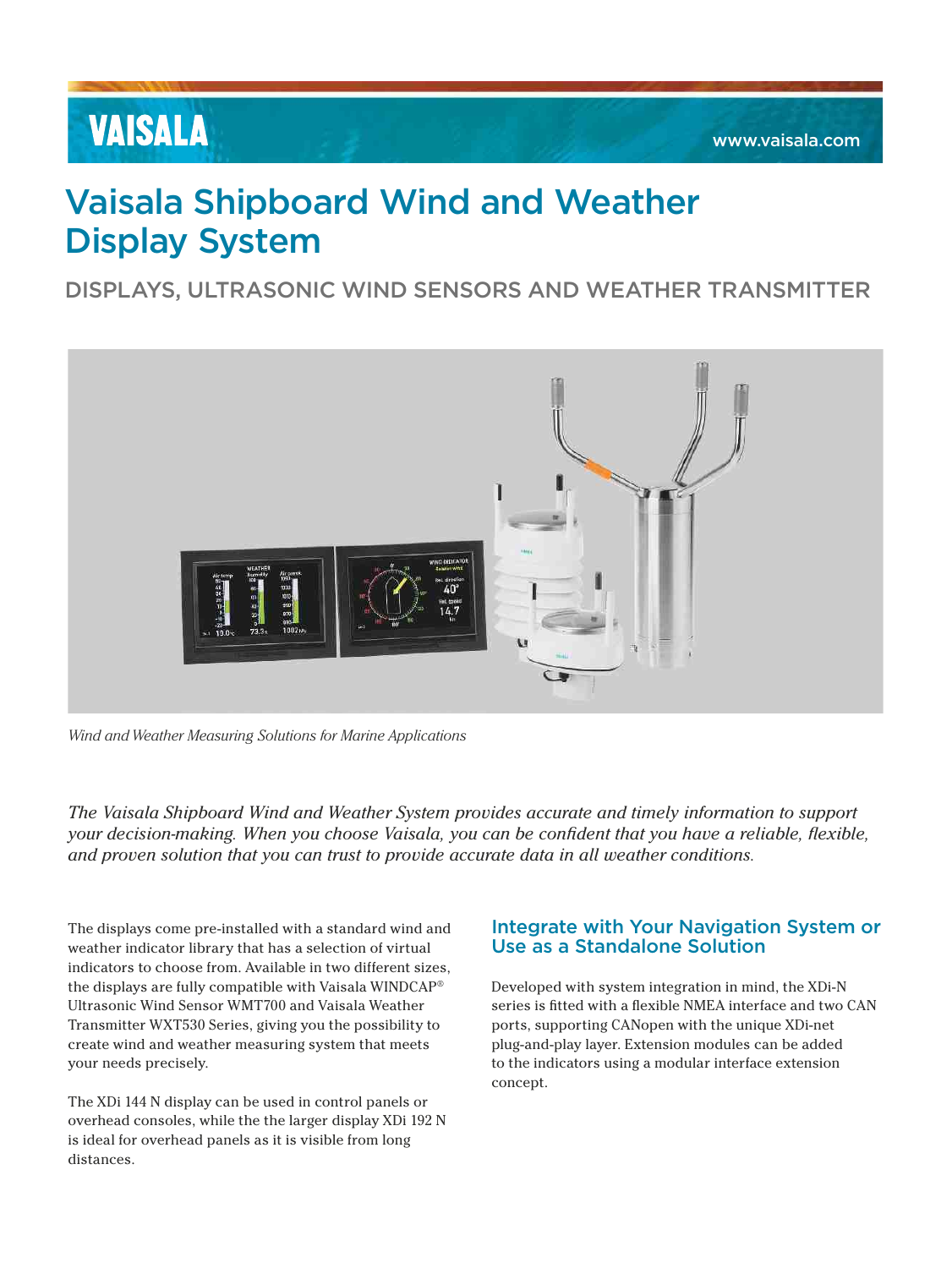### Flexible Display Indicator – Wind and Multi-Parameter





The ultimate all-in-one solution, the XDi-N saves you panel space and installation time while giving you greater choice, more flexibility, and the ability to configure the system and perform repairs on site.

#### XDi-N Main Wind Indicator

The XDi-N main indicator is delivered with one NX2 NMEA input/output (I/O) module that covers most common requirements. Adding an extra NX2 extension module to the XDi 144 N or XDi 192 N adds another set of I/O ports.

#### XDi-N Wind Repeater

The XDi-N wind repeater indicator has the same functions as the main unit and uses exactly the same indicator library, but receives data via CAN bus (XDi-net), meaning no NMEA extension module is required.

#### NMEA Data Interface

The standard input for XDi navigation indicators is NMEA data in compliance with IEC 61162-1. Supported NMEA data for wind and

weather display indicators is as follows:

- Relative wind speed and direction (NMEA 0183 MWV)
- True and geographic true wind speed and direction (MWV, MWD)
- Heading, water speed, speed over ground, longitudinal speed for true/geographic wind calculations (NMEA0183 HDT, RMC, WBW, VHW, VTG)
- Barometric pressure, temperature, relative humidity (NMEA 0183 XDR)

#### **Features**

TFT graphical 5 or 7" LED display

144 or 192 DIN cutouts

Two CAN ports for easy interfacing

XDI-Net for adding multiple XDi indicators

Redundant power inputs

Compatible with wind sensors providing NMEA data, such as Vaisala ultrasonic wind sensors and multi-parameter transmitters

Up to six NMEA-compatible inputs and up to four NMEAcompatible outputs

Relative, true, and geographic wind indication

Toggle between up to four predefined indicator screens

Switch quickly between wind-speed measurement units (knots, m/s or m/h, km/h, Beaufort)

Dimmer controllable using front/external push-buttons, analog, NMEA, or CAN/XDi-net

Standard day and night display modes

Optional analog or digital input Optional wind warning and alarms/relay output IEC 60945:2002 compliant All relevant major Class approvals Optional IP66 protection (factory-mounted option, provides front IP66 protection)

#### **Accessories**

NX2 NMEA I/O extension module

Front frames

#### **Approvals**

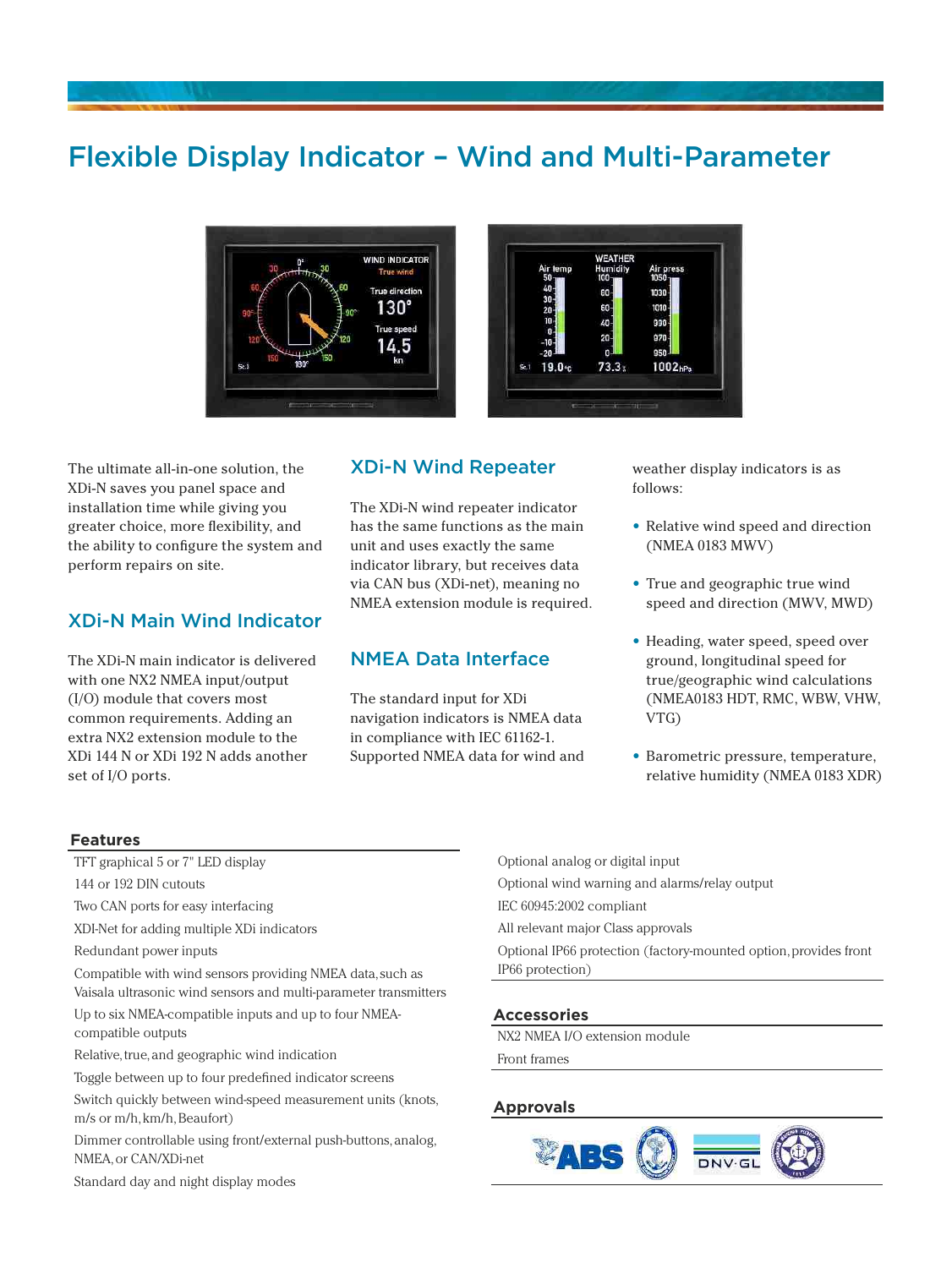## Variants and NX2 Extension Module

*Customize the solution to your specific requirements*

#### Variants

**XDi-N Main Wind/Weather Indicator** With NX2 NMEA I/O module (enables sharing of data via XDi-net).

**XDi-N Wind/Weather Repeater** Input: XDi-net No NX2 I/O module required.



*XDi 144 N*



*XDi 192 N*



*XDi 144 N*



*XDi 192 N*

#### NX2 NMEA Extension **Module**

A maximum of two extension modules can be added to the XDi 144/192. The "snap-on" extension modules are quick to install and can be delivered together with your XDi unit or ordered separately.

NMEA 0183 serial I/O module for integration with ship navigation systems or as a standalone display system. Two contact inputs for remote push-button controls. Up to three NMEA 0183 inputs and up to two NMEA outputs according to IEC 61162-1.



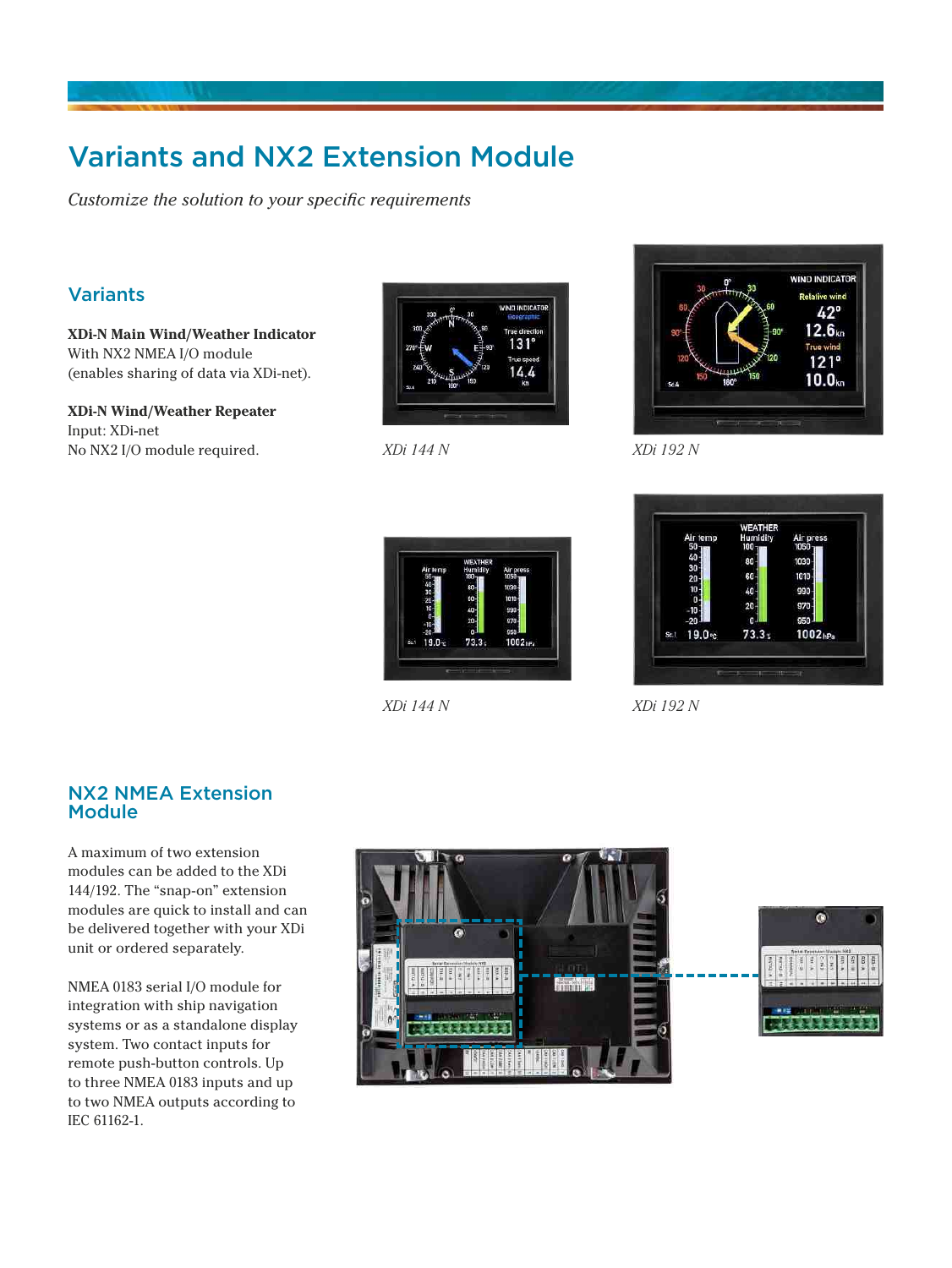## Vaisala WINDCAP® Ultrasonic Wind Sensor WMT700

*Superior reliability for critical applications*

The Vaisala WINDCAP® Ultrasonic Wind Sensor WMT700 is a robust and reliable ultrasonic anemometer. It measures surface wind, which is one of the key parameters for weathercritical decision making in marine environments.

WMT700 series sensors have a durable steel structure with welded arms, true north indication, and distinct single-point bayonet-style mounting. It has no moving parts

and is resistant to contamination and corrosion.

A model with a heated transducer, arms, and body is also available for operation in the harshest and coldest environments. This model requires an additional 24 … 36 VDC power supply for the heating function.

The WMT700 is recommended for use in dynamic positioning systems and other critical applications.



#### **Features**

Ideal for dynamic positioning systems Stainless-steel construction High-power ultrasonic transducers in a triangular layout No moving parts; no wear Wind speed up to 90 m/s (175 knots) Speed accuracy  $0 \ldots 75$  m/s:  $\pm 0.1$ m/s or  $2\%$  of reading, whichever is greater. 75 … 90 m/s: 5 % of reading Direction accuracy ±2° NMEA protocol Fully waterproof – IP66 and IP67 protection

Automatic power and gain control – automatic signal strength increase in case of rain or snow

Built-in heating Operating temperature optionally down to -55 °C Advanced system integration with XDi-N IEC 60945:2002 compliant DNV GL type examination certification

#### **Approvals**

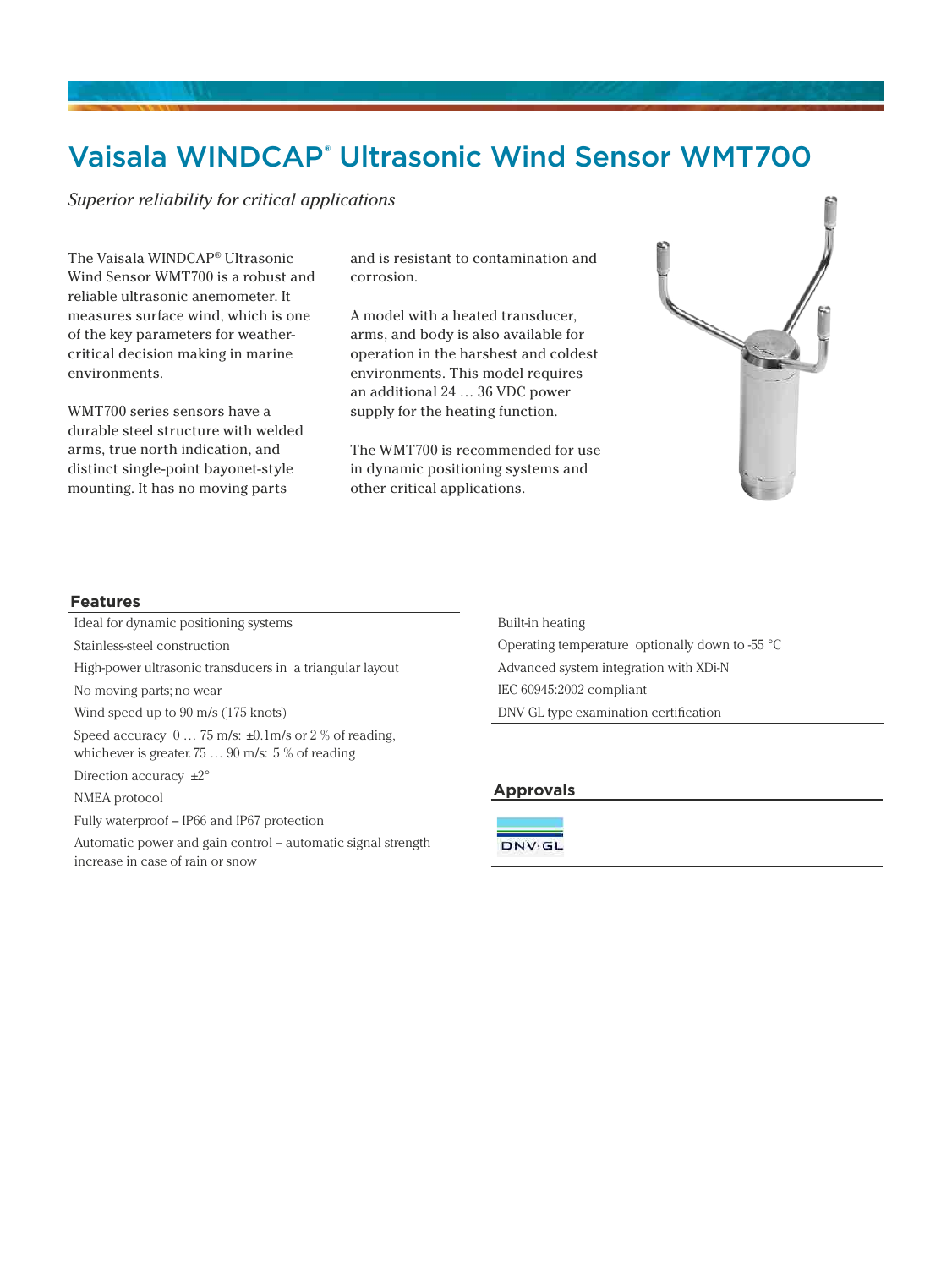## Application Example

*Dual display with relative, true, and geographic wind including NMEA output*



### Vaisala Weather Transmitter WXT530 Series

*Measure up to five weather parameters according to your specific needs*

The WXT530 series uses an ultrasonic wind measurement principle with no moving parts to ensure reliable performance with no wear and minimal maintenance requirements.

Barometric pressure, temperature, and humidity measurements are combined in the PTU module using capacitive measurement for each parameter. This module is easy to change without any contact with the sensors.

The WXT530 has a built-in heating element to prevent icing. The transmitter can be connected directly to a control system while simultaneously sending data to an XDi-N wind/weather display located on the bridge.

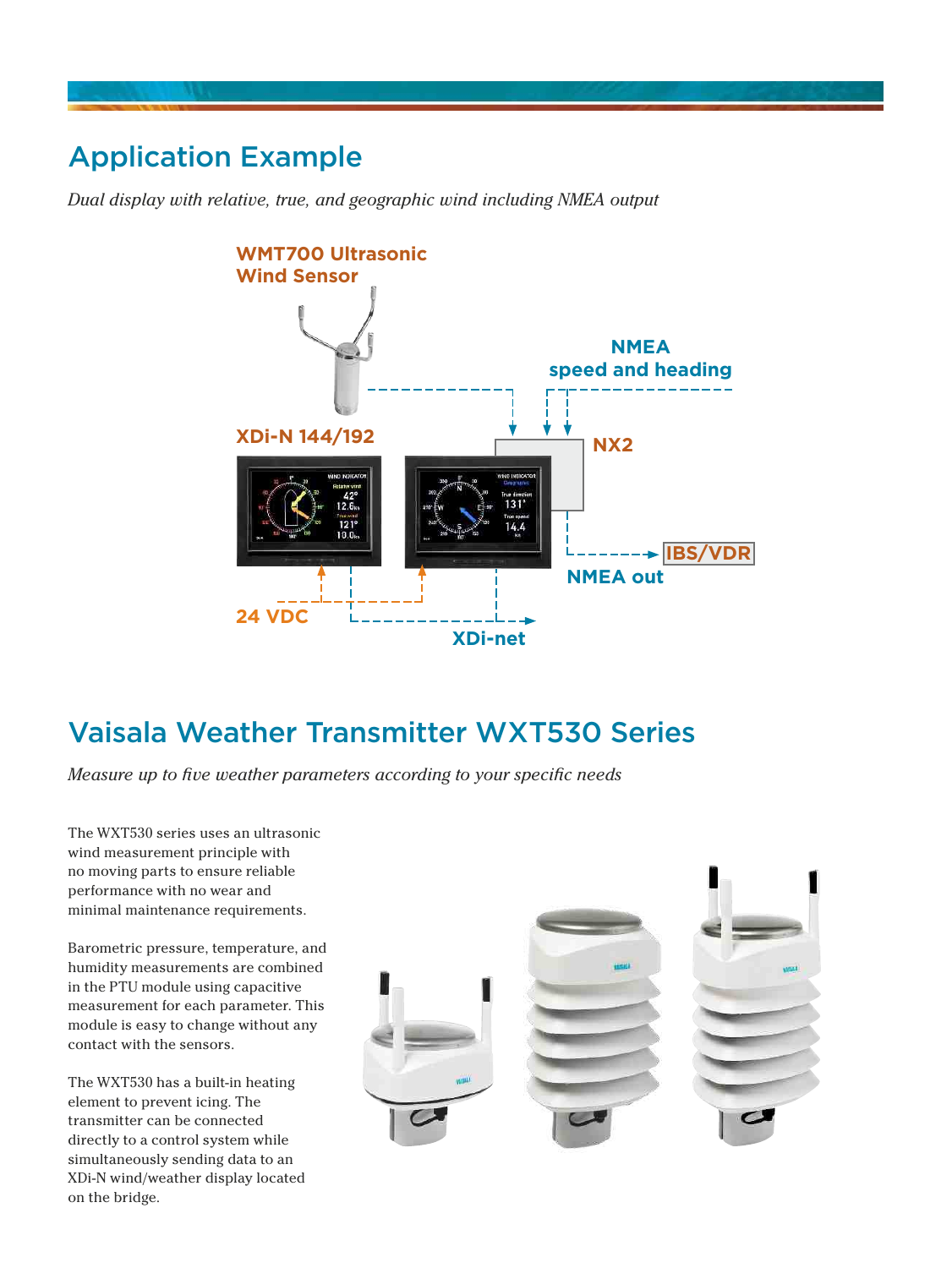

#### **Features**

Wind speed and direction; pressure, temperature, and relative humidity Different combinations of parameters available Intelligent heating system to prevent icing Operating temperature -52 … +60 °C Proven, robust technology NMEA protocol Advanced system integration with XDi-N Plug-and-play upgrade for WXT520/WMT52 IEC 60945:2002 compliant DNV GL and Russian Maritime Register of Shipping (RS) type certifications

#### **Accessories**

WXT mounting kit IP66 (212792) Mounting accessory between mounting kit and 60 mm tube (WMSFIX60) Bird kit (212793) WXT PTU module SP (WXTPTUSP) Cable 10m Shielded 8-pin M12 (222288) Shielded cable, 40 m, 12-pin with open end wires (217020)

#### **Approvals**



## Application Example

*Relative wind speed and direction as well as pressure, temperature, and relative humidity*